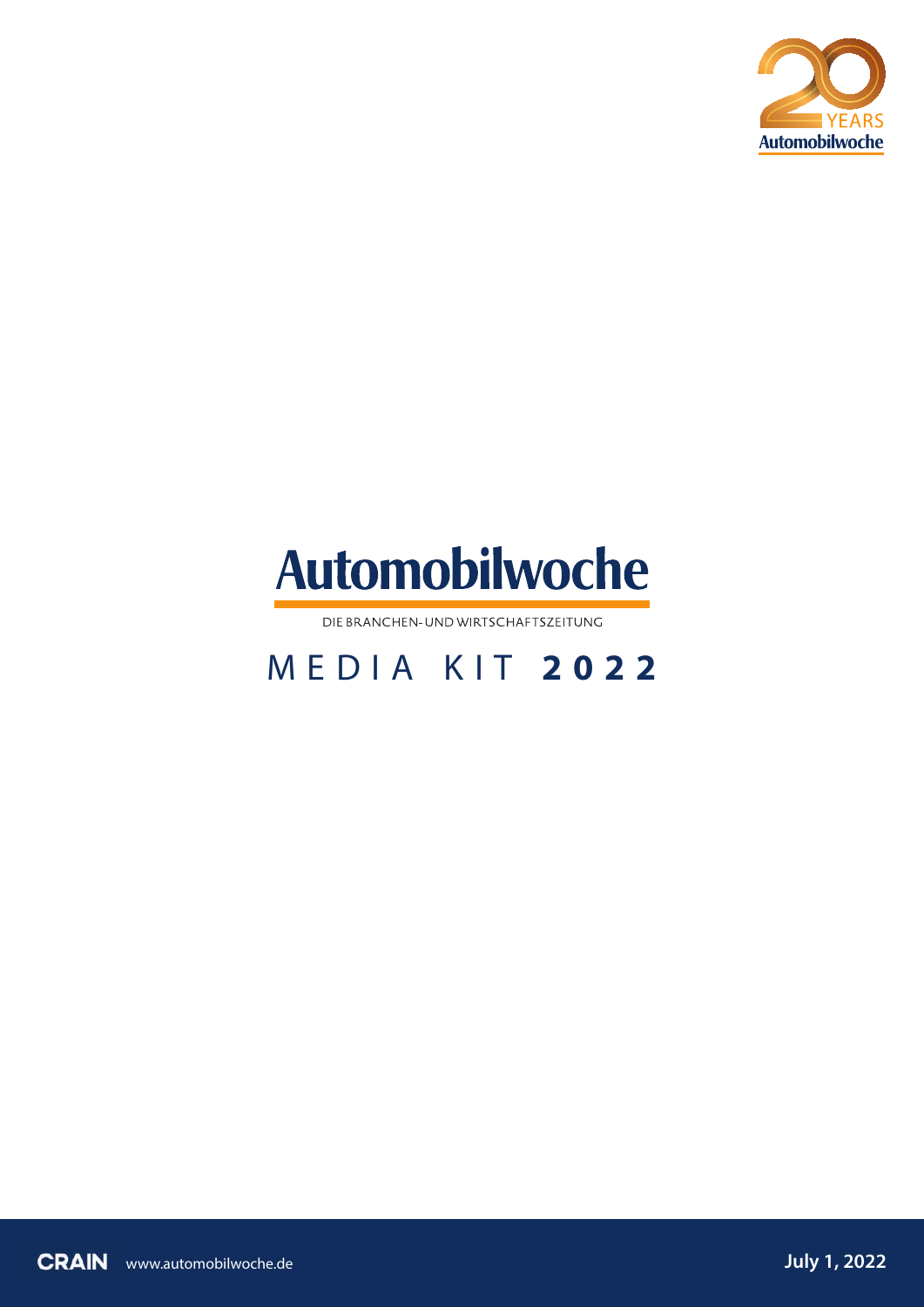#### **Mission**





The transformation in the automotive industry is unprecedented. The focus is on climate goals, electrification and digitization. The markets have never changed faster and business planning has never been more difficult. How do automotive companies overcome the many challenges?

The editorial mission of *Automobilwoche* is to help our readers navigate successfully through the transformation. With this goal always in mind, the editorial team has been providing important news and insights to decision-makers and executives for two

decades in 2022. As the most-quoted industry newspaper, *Automobilwoche* occupies a leading position among the B2B media in Germany.

The *Automobilwoche* media brand focuses on the entire value chain of the mobility market -- car manufacturers, suppliers, car dealerships and service providers. It delivers all the important news and information around the clock with a variety of successful digital and print products. Above all, the print products, such as the highly regarded fortnightly business newspaper and its special editions, including e-papers, are valued by our subscribers for their journalistic depth and quality.

Independent journalism and first-class exclusive content are the indispensable basis of credible marketing solutions for our advertising customers and sponsoring partners. Use our print and online products for your market communication or become a sponsor of our top-class live and digital events such as the *Automobilwoche Congress* and our diverse webcasts and web seminars.

**Thomas Heringer** Sales and Marketing Director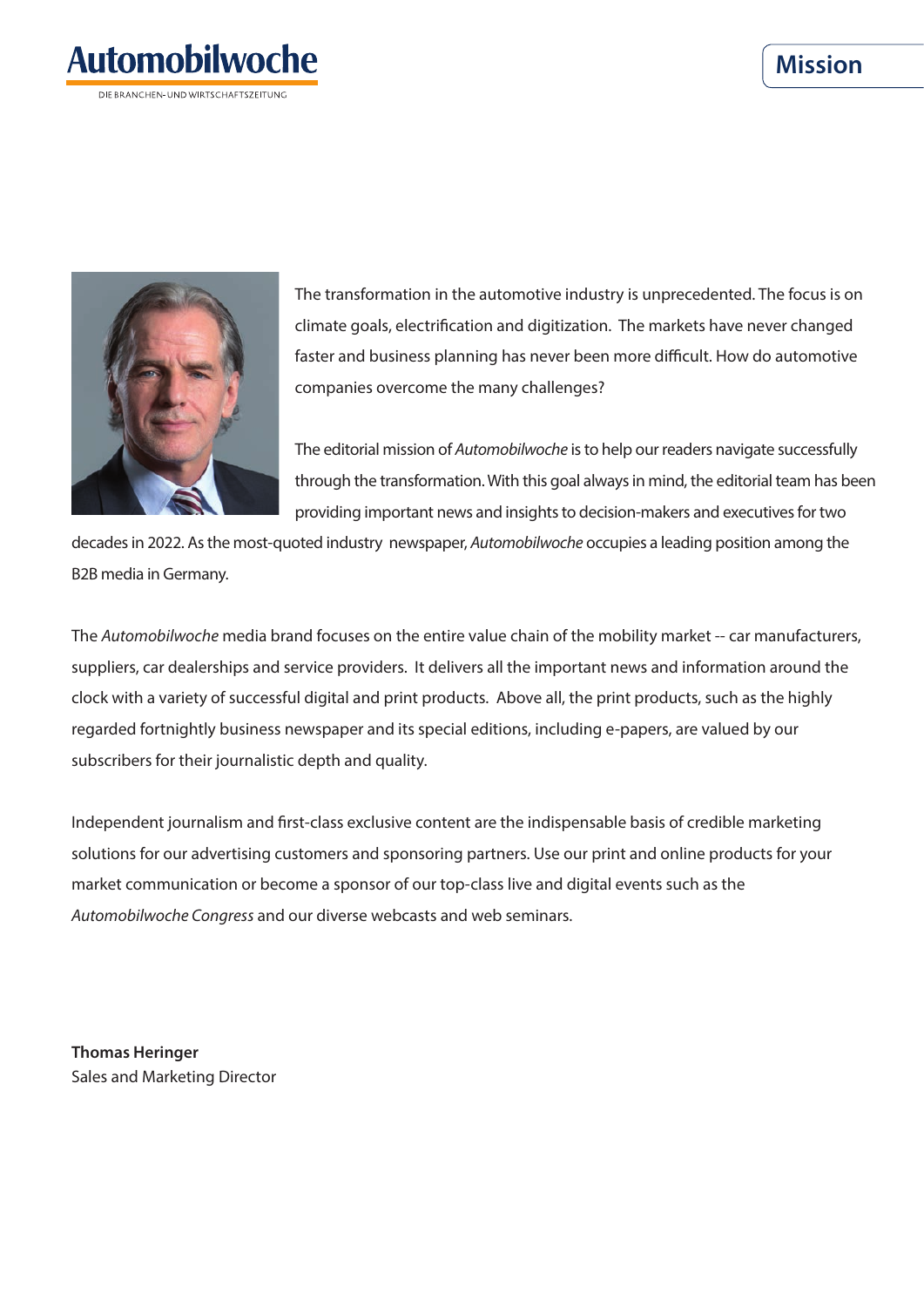## **Circulation and readership**

#### **Circulation**

*Automobilwoche's* readership consists of movers and shakers at car manufacturers, suppliers and dealers. With its high circulation, the publication reaches decision-makers in all areas of the automotive industry.

**Total circulation: 30,494 copies** including 2,725 ePaper **Print run: 28,114 copies Paid circulation: 11,950 copies** including 2,725 ePaper

## **Circulation audit**

IVW, Q2 2021



#### **OEMs and service providers**

|  | By positions - |  |
|--|----------------|--|
|  |                |  |

| C-level executives, group executives                    | 13.5%   |  |
|---------------------------------------------------------|---------|--|
| Managing directors, plant managers, divisional managers | 38.9%   |  |
| Department managers, project managers                   | 46.2%   |  |
| Other                                                   | $1.4\%$ |  |

#### **- By functions -**

| Strategy, finance, organization                    | 14.4%   |  |
|----------------------------------------------------|---------|--|
| Development, design, engineering                   | 37.6%   |  |
| Procurement, sourcing                              | $9.2\%$ |  |
| Production, logistics                              | 8.7%    |  |
| Sales, marketing, dealer network, fleet management | 19.4%   |  |
| IT, system integration                             | 10.0%   |  |
| Other                                              | 0.7%    |  |

#### **Car dealers**

| Owners, managing directors, branch managers        | 71.7%   |
|----------------------------------------------------|---------|
| Sales managers, commercial managers                | 12.9%   |
| Customer service managers, spare parts/accessories | 13.8%   |
| Other                                              | $1.6\%$ |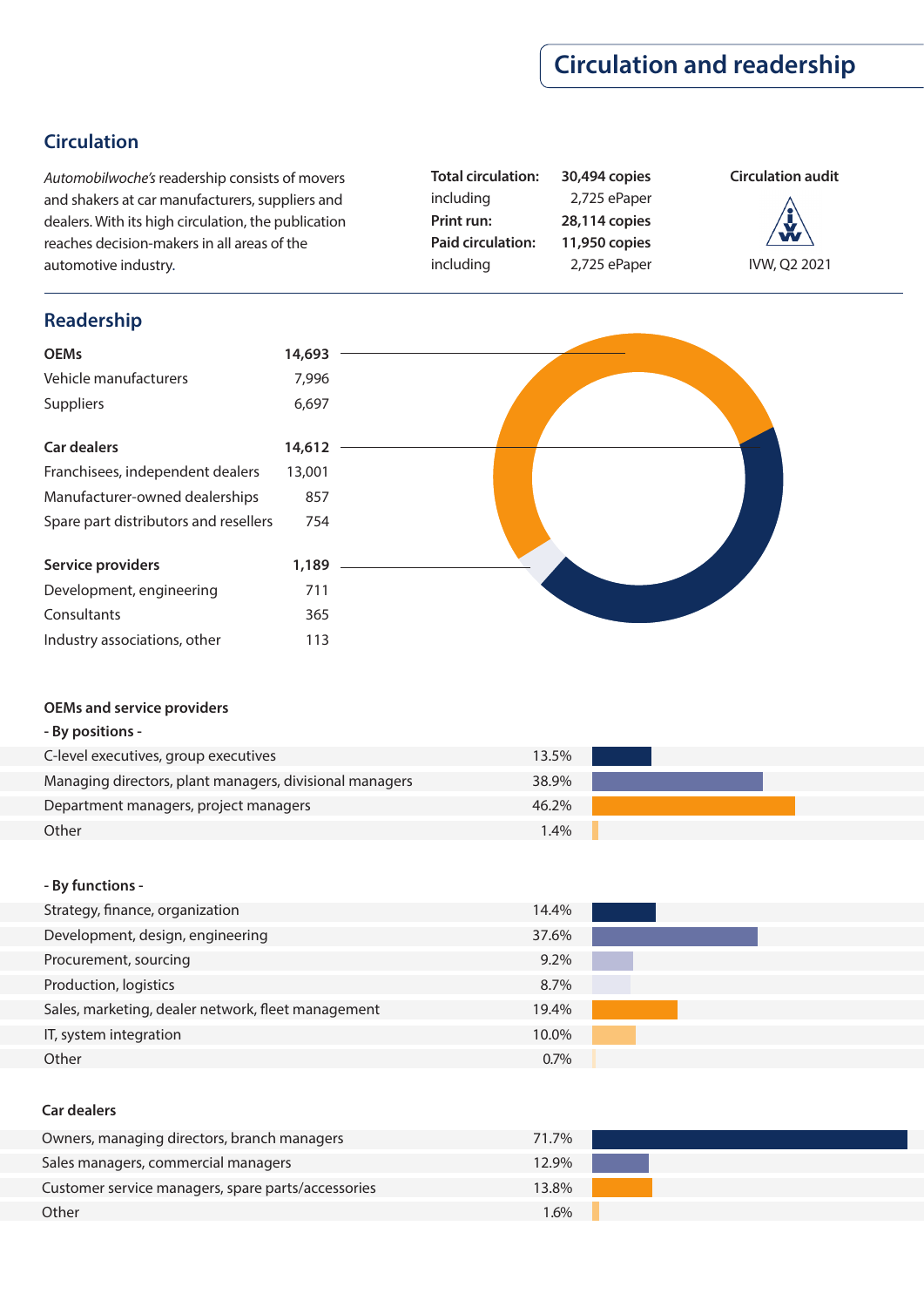

DIE BRANCHEN-UND WIRTSCHAFTSZEITUNG

## **Editorial calendar**

As of July 1, 2022

| No. $1/2 \cdot$ January 10                                                                                                |                                 | No. $3 \cdot$ January 24                                                                                                                                                                                               |  |
|---------------------------------------------------------------------------------------------------------------------------|---------------------------------|------------------------------------------------------------------------------------------------------------------------------------------------------------------------------------------------------------------------|--|
|                                                                                                                           | Copy deadline December 17, 2021 | Copy deadline January 7                                                                                                                                                                                                |  |
| <b>Special:</b><br>Other topics:<br>CES 2022 - digital and connected mobility<br><b>Car Fleet</b><br><b>Smart Factory</b> |                                 | Other topics:<br>Special:<br>20 years of Automobilwoche:<br>Marketing<br>YEARS<br>The big anniversary edition<br>Logistics<br>Automobilwoche<br><b>Editorial focus:</b><br>Future scenarios in the automotive industry |  |

FEBRUARY FEBRUARY

| No. 4 • February 7                                                                                                                  |                                                         | No. 5 · February 21                                                      |                                                                 |  |
|-------------------------------------------------------------------------------------------------------------------------------------|---------------------------------------------------------|--------------------------------------------------------------------------|-----------------------------------------------------------------|--|
|                                                                                                                                     | Copy deadline January 21                                | Copy deadline February 4                                                 |                                                                 |  |
| <b>Special:</b><br><b>Perspectives for new models 2022:</b><br><b>EVs / Hybrids / Combustion Engines</b><br><b>Editorial focus:</b> | Other topics:<br>E-mobility<br>Lightweight construction | <b>Special:</b><br><b>Technology driver Mobile World Congress</b>        | Other topics:<br>Automotive retail<br><b>Tires &amp; Wheels</b> |  |
| IT in the automotive industry                                                                                                       |                                                         | Special edition Generation E No. 1<br>February 28 // Ad close February 4 | February 28 to March 3 //<br>Mobile World Congress, Barcelona   |  |

|                     |                                                                                                                              | No. $6 \cdot$ March 7                                               | No. $7 \cdot$ March 21                                                                                 |                                                                   |
|---------------------|------------------------------------------------------------------------------------------------------------------------------|---------------------------------------------------------------------|--------------------------------------------------------------------------------------------------------|-------------------------------------------------------------------|
|                     | Copy deadline February 18                                                                                                    |                                                                     |                                                                                                        | Copy deadline March 4                                             |
| $\bar{\alpha}$<br>◁ | <b>Special:</b><br>Tires & Wheels - smart and sustainable<br><b>Editorial focus:</b><br>Smart Data Car Data - All Highlights | Other topics:<br>After Sales & Service<br><b>Autonomous Driving</b> | Special:<br>Sustainability in the automotive industry<br><b>Editorial focus:</b><br>Classic car market | Other topics:<br><b>Careers in automotive</b><br>Fleet Management |
|                     | March 15 to 17 // embedded world                                                                                             |                                                                     | March 23 to 27 // Techno Classica Essen                                                                |                                                                   |

|                                                      |                                                                                                                    | No. $8 \cdot$ April 4                                          |                                                                                                                                                       | $No. 9 \cdot April 19$                         |
|------------------------------------------------------|--------------------------------------------------------------------------------------------------------------------|----------------------------------------------------------------|-------------------------------------------------------------------------------------------------------------------------------------------------------|------------------------------------------------|
|                                                      |                                                                                                                    | Copy deadline March 18                                         |                                                                                                                                                       | Copy deadline <b>April 1</b>                   |
| $=$<br>$\propto$<br>$\Omega$<br>$\blacktriangleleft$ | <b>Special:</b><br>World's leading automotive market China<br><b>Editorial focus:</b><br><b>Alternative drives</b> | Other topics:<br>Car IT / Car Data<br><b>Alternative fuels</b> | <b>Special:</b><br><b>Smart Factory Industry 4.0</b><br><b>Editorial focus:</b><br><b>Autonomous driving</b><br>April 21 to 30 // Auto China, Beijing | Other topics:<br>Logistics<br><b>Car Fleet</b> |

|        |                                                                                                                         | No. $10 \cdot$ May 2                                                           |                                                                                                                         | No. $11 \cdot$ May 16                                            |                                                                                                  | No. 12 . May 30                                                         |
|--------|-------------------------------------------------------------------------------------------------------------------------|--------------------------------------------------------------------------------|-------------------------------------------------------------------------------------------------------------------------|------------------------------------------------------------------|--------------------------------------------------------------------------------------------------|-------------------------------------------------------------------------|
|        |                                                                                                                         | Copy deadline <b>April 14</b>                                                  |                                                                                                                         | Copy deadline <b>April 29</b>                                    |                                                                                                  | Copy deadline May 13                                                    |
| $\geq$ | <b>Special:</b><br><b>Top 25 in Development and</b><br><b>Engineering</b><br><b>Editorial focus:</b><br>Interior design | Other topics:<br>Lightweight materials<br><b>Digitalization in car service</b> | <b>Special:</b><br>Car fleet 2021 - digital, electric,<br>sustainable<br><b>Editorial focus:</b><br>100 Years of Jaquar | Other topics:<br><b>Automotive Cloud</b><br>Hydrogen / Fuel cell | <b>Special:</b><br><b>TOP 100 Car Dealers in Germany</b><br><b>Editorial focus:</b><br>Logistics | Other topics:<br><b>Automotive electonics</b><br><b>Interior Design</b> |
|        | May 10 to 12 // PCIM / SMT/ Hybrid, Nuremberg                                                                           |                                                                                | Special edition Automotive Career Guide<br>May 16 // Ad close April 15                                                  |                                                                  | April 25 to 29 // Hannover Messe<br>June 8 to 10 // Automotive Testing Expo, Stuttgart           |                                                                         |

|                                                                                                         | No. $13 \cdot$ June 13                                                       |                                                                                                                | No. <b>14 · June 27</b>                                                   |  |  |
|---------------------------------------------------------------------------------------------------------|------------------------------------------------------------------------------|----------------------------------------------------------------------------------------------------------------|---------------------------------------------------------------------------|--|--|
|                                                                                                         | Copy deadline May 27                                                         |                                                                                                                | Copy deadline June 10                                                     |  |  |
| <b>Special:</b><br><b>Finance &amp; Insurance</b><br><b>Editorial focus:</b><br><b>Smart production</b> | Other topics:<br><b>E-Charging technologies</b><br>Driver assistance systems | <b>Special:</b><br><b>TOP 25 IT Service Providers</b><br><b>Editorial focus:</b><br><b>75 Years of Ferrari</b> | Other topics:<br>Car dealerships & service<br>Autonomous drive technology |  |  |
| Special edition Generation E No. 2<br>June 7 // Ad close May 13                                         |                                                                              | <b>BMW Double Anniversary Edition</b><br>June 20 // Ad close May 27                                            |                                                                           |  |  |

JUNE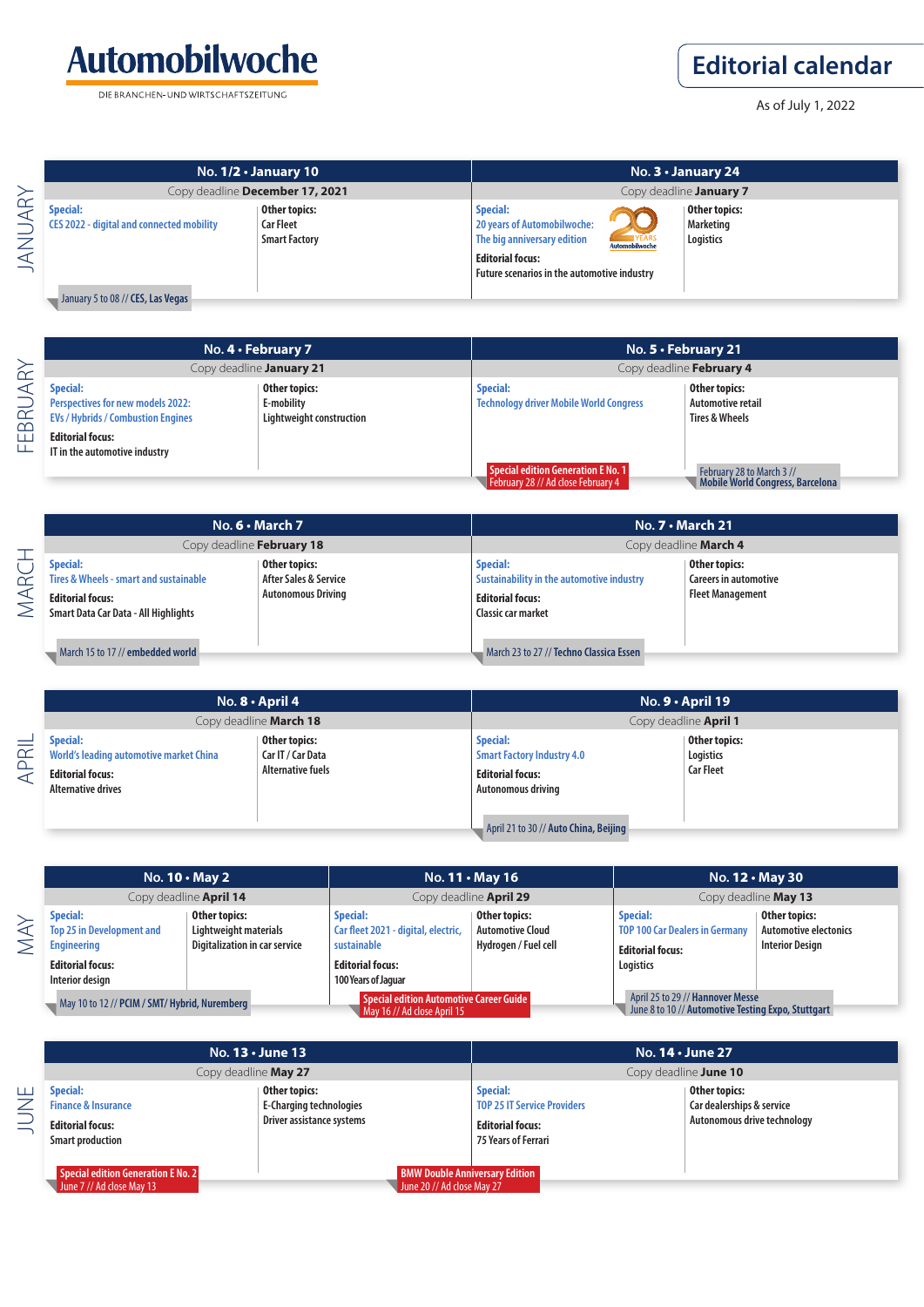As of July 1, 2022

|          | No. $15 \cdot$ July 11<br>Copy deadline June 24 |                                                                   | No. $16 \cdot$ July 25<br>Copy deadline July 8                 |                                                               |
|----------|-------------------------------------------------|-------------------------------------------------------------------|----------------------------------------------------------------|---------------------------------------------------------------|
| NIN<br>— | <b>Special:</b><br><b>TOP 100 Suppliers</b>     | Other topics:<br><b>Sustainability strategies</b><br>Auto digital | <b>Special:</b><br><b>Megatrends in automotive electronics</b> | Other topics:<br><b>Used Car Business</b><br><b>Marketing</b> |

|              |                                                                                                                                                       | No. 17/18 · August 22                                                                                           |
|--------------|-------------------------------------------------------------------------------------------------------------------------------------------------------|-----------------------------------------------------------------------------------------------------------------|
|              |                                                                                                                                                       | Copy deadline <b>August 5</b>                                                                                   |
| <b>UGUST</b> | <b>Special:</b><br><b>Mobile travel business:</b><br><b>LCV technologies and components</b><br><b>Editorial focus:</b><br>ifa Highlights Infotainment | Other topics:<br><b>Tires and wheels</b><br><b>IOT</b> in automotive                                            |
|              | August 26 to September 4 // Caravan, Duesseldorf                                                                                                      | <b>Special edition 20 Years of Porsche</b><br>September 2 to 6 // ifa, Berlin<br>August 29 // Ad close August 5 |

| ∝                                           |                                                                                                                           | No. $19 \cdot$ September 5                      | No. 20 $\cdot$ September 19                                                                                          |                                                              |
|---------------------------------------------|---------------------------------------------------------------------------------------------------------------------------|-------------------------------------------------|----------------------------------------------------------------------------------------------------------------------|--------------------------------------------------------------|
|                                             |                                                                                                                           | Copy deadline <b>August 19</b>                  | Copy deadline September 2                                                                                            |                                                              |
| $\infty$<br>$\geq$<br>َٰٰ<br><u>LL</u><br>م | <b>Special:</b><br>Aftersales strategies at OEMs,<br>suppliers and dealers<br><b>Editorial focus:</b><br>Fleet management | Other topics:<br>Logistics<br>IT / Digitization | Special:<br><b>Roadmap of future commercial vehicles</b><br><b>Editorial focus:</b><br><b>Automotive Electronics</b> | Other topics:<br><b>Connected Car</b><br>New business models |
|                                             | Special edition Car Dealerships and Service<br>September 5 // Ad close August 12                                          | September 13 to 17 // Automechanika, Frankfurt  | September 20 to 29 // IAA Nutzfahrzeuge, Hannover                                                                    |                                                              |

Leipzig

|                                                     |                                                                                                                                | No. 21 . October 4                                          |                                                                                               | No. 22 · October 17                                                            |                                                                           | No. $23 \cdot$ October 31                                                           |
|-----------------------------------------------------|--------------------------------------------------------------------------------------------------------------------------------|-------------------------------------------------------------|-----------------------------------------------------------------------------------------------|--------------------------------------------------------------------------------|---------------------------------------------------------------------------|-------------------------------------------------------------------------------------|
| $\propto$<br>$\begin{array}{c} \square \end{array}$ |                                                                                                                                | Copy deadline September 16                                  |                                                                                               | Copy deadline September 30                                                     |                                                                           | Copy deadline October 14                                                            |
| $\infty$                                            | <b>Special:</b><br><b>Future strategies supplier</b><br>industry<br><b>Editorial focus:</b><br><b>Restart: Paris Auto Show</b> | Other topics:<br>Logistics<br><b>Automotive electronics</b> | <b>Special:</b><br><b>Future materials procurement</b>                                        | Other topics:<br><b>Finance &amp; Insurance</b><br><b>Car Service Business</b> | <b>Special:</b><br><b>Used Car Business</b>                               | Other topics:<br><b>Automotive Cloud</b><br><b>Retail and Aftermarket</b>           |
|                                                     | <b>Special edition IZB</b><br>October 4 // Ad close September 9                                                                | October 11 to 13 //<br><b>IZB, Wolfsburg</b>                | October 17 to 23 // Mondial de'l Automobile, Paris<br>October 19 to 26 // K 2022, Duesseldorf |                                                                                | Special edition Generation E No. 3<br>October 24 // Ad close September 30 | <b>Special edition Automotive Consulting</b><br>October 31 // Ad close September 30 |

| $\alpha$  |                                                                                                                                                                                                              | No. 24 . November 14                                                                                                |                                                                          | No. $25 \cdot$ November 28                                  |
|-----------|--------------------------------------------------------------------------------------------------------------------------------------------------------------------------------------------------------------|---------------------------------------------------------------------------------------------------------------------|--------------------------------------------------------------------------|-------------------------------------------------------------|
| ய         |                                                                                                                                                                                                              | Copy deadline October 28                                                                                            | Copy deadline November 11                                                |                                                             |
| /EMB<br>Z | <b>Special:</b><br><b>Automotive trends at the</b><br>electronica trade fair<br><b>Editorial focus:</b><br><b>Highlights from the Automobilwoche Congress</b><br>October 25 to 26 // Automobilwoche Congress | Other topics:<br><b>Automotive Start-ups</b><br><b>Smart Factory / Industry 4.0</b><br>Special edition Car Cutaways | <b>Special:</b><br>The race for leadership in the<br>electric car market | Other topics:<br><b>Car fleet</b><br><b>Interior Design</b> |
|           | November 15 to 18 // electronica, Munich                                                                                                                                                                     | November 14 // Ad close October 21                                                                                  |                                                                          |                                                             |

| $\alpha$  |                                                                                                                                    | No. $26 \cdot$ December 12                                      |  |  |  |
|-----------|------------------------------------------------------------------------------------------------------------------------------------|-----------------------------------------------------------------|--|--|--|
|           | Copy deadline November 25                                                                                                          |                                                                 |  |  |  |
| EMBE<br>Ш | <b>Special:</b><br><b>Best Dealerships To Work For In Germany</b><br><b>Editorial focus:</b><br>2022 in Review/Winners of the Year | Other topics:<br>IT / Digitization<br>Car dealerships & service |  |  |  |
|           | Special edition Data Report 2021<br>December 12 // Ad close November 18                                                            |                                                                 |  |  |  |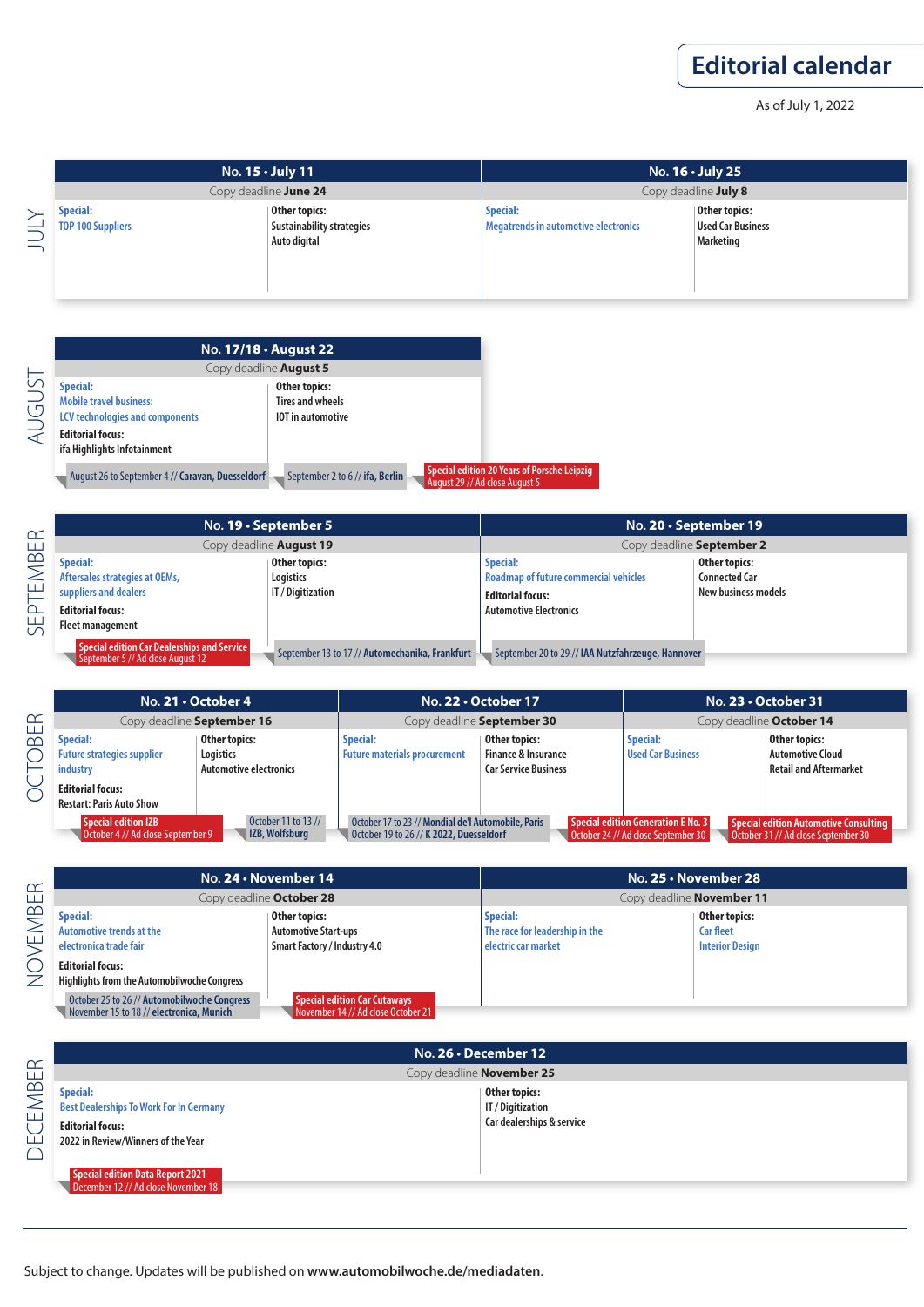Valid from July 1, 2022. Rates exclusive of VAT.

## **Display advertising and advertorial rates €**

**Automobilwoche** 

DIE BRANCHEN-LIND WIRTSCHAFTSZEITLING

Four-color process rates including frequency discounts and bleed

| Frequency                   | 1x      | 3x      | 6x      | 9x      | 12x     | 18x     | 24x     |
|-----------------------------|---------|---------|---------|---------|---------|---------|---------|
| Full page                   | €13,667 | €13,131 | €12,595 | €12,327 | €12,059 | €11,791 | €11,523 |
| Junior page                 | €10,829 | €10,422 | €10,015 | €9,812  | €9,608  | €9,405  | €9,201  |
| Three fifth page            | €10,972 | €10,559 | €10,145 | €9,938  | €9,732  | €9,525  | €9,318  |
| Half page                   | €9,179  | €8,847  | €8,515  | €8,349  | €8,183  | €8,017  | €7,851  |
| Two fifth page              | €7,870  | €7,598  | €7,325  | €7,189  | €7,053  | €6,916  | €6,780  |
| Half junior page horizontal | €6,748  | €6,527  | €6,305  | €6,194  | €6,084  | €5,973  | €5,862  |
| Half junior page vertical   | €6,748  | €6,527  | €6,305  | €6,194  | €6,084  | €5,973  | €5,862  |
| Third page                  | €6,726  | €6,506  | €6,285  | €6,175  | €6,065  | €5,954  | €5,844  |
| Quarter page                | €5,461  | €5,298  | €5,135  | €5,054  | €4,972  | €4,891  | €4,809  |

**Advertorials:** Display advertising rates also apply to advertorials supplied print-ready by the client.

#### **Black & white rates non-bleed €**

|                             | 1x Frequency | <b>Bleed rate</b> |
|-----------------------------|--------------|-------------------|
| Full page                   | €10,720      | €1,072            |
| Junior page                 | €8,140       | €814              |
| Three fifth page            | €8,270       | €827              |
| Half page                   | €6.640       | €664              |
| Two fifth page              | €5,450       | €545              |
| Half junior page horizontal | €4,430       | €443              |
| Half junior page vertical   | €4,430       | €443              |
| Third page                  | €4,410       | €441              |
| Quarter page                | €3,260       | €326              |

#### **Frequency discounts applicable on b&w rates non-bleed**

| 3x | 6x  | 9х    | '2x | 18x   | 24x   |
|----|-----|-------|-----|-------|-------|
| 5% | 10% | 12.5% | 15% | 17.5% | $0\%$ |

#### **Color rates €** (not discountable)

| <b>Standard color</b> | €625   |
|-----------------------|--------|
| Four-color process    | €1,875 |

#### **Millimeter b&w rate**

Valid for ads of a non-standard format

| mm rate:       | €7.58 |                  |                   |       |       |
|----------------|-------|------------------|-------------------|-------|-------|
| No. of columns |       |                  |                   |       |       |
| Width          | 48mm  | 99 <sub>mm</sub> | 150 <sub>mm</sub> | 203mm | 255mm |

To calculate the cost of the ad, multiply the mm rate by the number of columns and the height of the ad.

#### **Additional charges €** (not discountable)

| Special positioning (on request):    | 10% on black & white rate non-bleed |
|--------------------------------------|-------------------------------------|
| Outside back cover (full page only): | 20% on black & white rate non-bleed |

**Specifications** 

**Publication frequency:** Mondays, every 14 days, see editorial calendar • **Live/Type Area:** 255mm x 377mm • **Columns:** 5 columns, 47.4mm each Trim Size/Bleed: 285mm x 403mm · Printing: Offset printing, wire stitching

Data requirements: 60 screen. PDF files must be sent with printed proofs, PDF standards PDF/X-3 (2002) or PDF/X-4. No warranty is accepted for other data formats. Full-color printing is only possible with Euroscale DIN 16539 (black, cyan, magenta, yellow). Non-standard colors (HKS or Pantone) must be converted to Euroscale. Please enclose an original-size printout for verification purposes. We also require a true-color proof for color verification.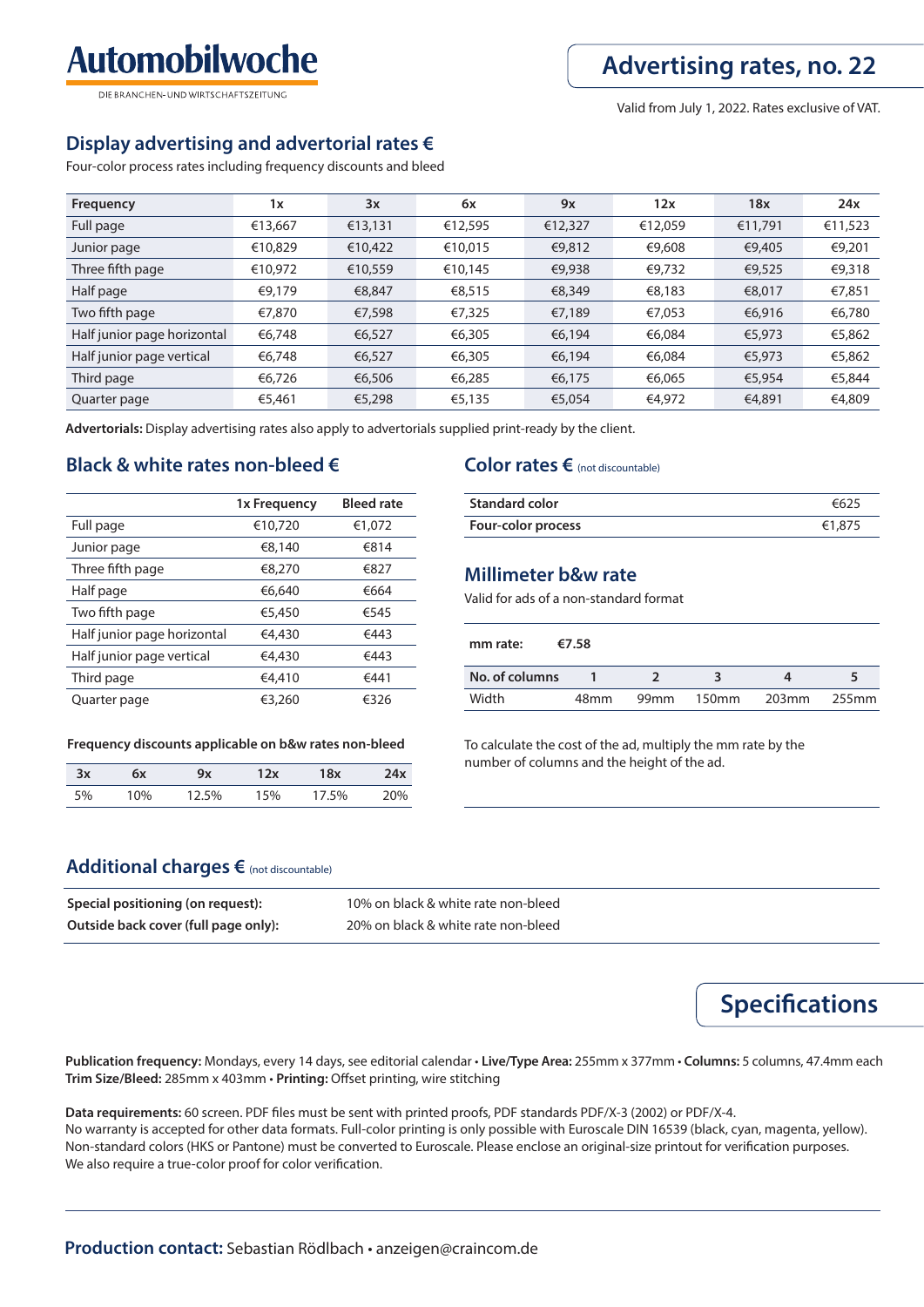#### **Advertising rates, no. 22 Formats**

#### **Standard advertisement formats**



**Full page** 255 x 377mm non-bleed 285 x 403mm with bleed\*

**Double page** (without illustration) 540 x 377mm non-bleed 570 x 403mm with bleed\*



**Junior page** 195 x 283mm non-bleed 210 x 297mm with bleed\*



**Three fifth page** 135 x 377mm non-bleed 165 x 403mm with bleed\*



**Half page** 255 x 185mm non-bleed 285 x 200mm with bleed\*



**Two fifth page** 99 x 377mm non-bleed 114 x 403mm with bleed\*



Half junior page Half junior page<br>vertical

**Half junior page vertical** 95 x 283mm non-bleed 105 x 297mm with bleed\*

**Half junior page horizontal** 195 x 139mm non-bleed 210 x 148mm with bleed\*

\*For bleed ads, please add 3mm on sides, top and bottom.

#### **Sales Europe:**

**Thomas Heringer** Sales and Marketing Director +49 8153 907-404 · theringer@craincom.de

**Alexandra Pethke** Southern Europe/Baden-Württemberg +49 172 8334954 · apethke@craincom.de

**Christoph Weiss** Northern Europe/Central Germany +49 8153 907-463 · cweiss@craincom.de

**Maria Valérien-Mertl** Bavaria/North Germany +49 8153 907-430 · mvalerienmertl@craincom.de

**Sebastian Rödlbach** Production +49 8153 907-409 · Fax +49 8153 907-425 sroedlbach@craincom.de



**Third page** 255 x 122mm non-bleed 285 x 130mm with bleed\*



**Quarter page** 255 x 90mm non-bleed 285 x 97mm with bleed\*

#### **Sales North America:**

#### **Detroit:**

**Rob Couto** +1-313-446-0470 · rcouto@autonews.com

**Matt Miller** +1-313-446-0496 · mmiller@autonews.com

**Matt Parsons** +1-313-446-5866 · mparsons@autonews.com

**Jerry Salame** +1-313-446-0481 · jsalame@autonews.com

#### **New York:**

**Henry Woodhouse** +1-212-210-0125 · hwoodhouse@autonews.com

#### **Los Angeles:**

**Taren Zorn**

### **Contacts**